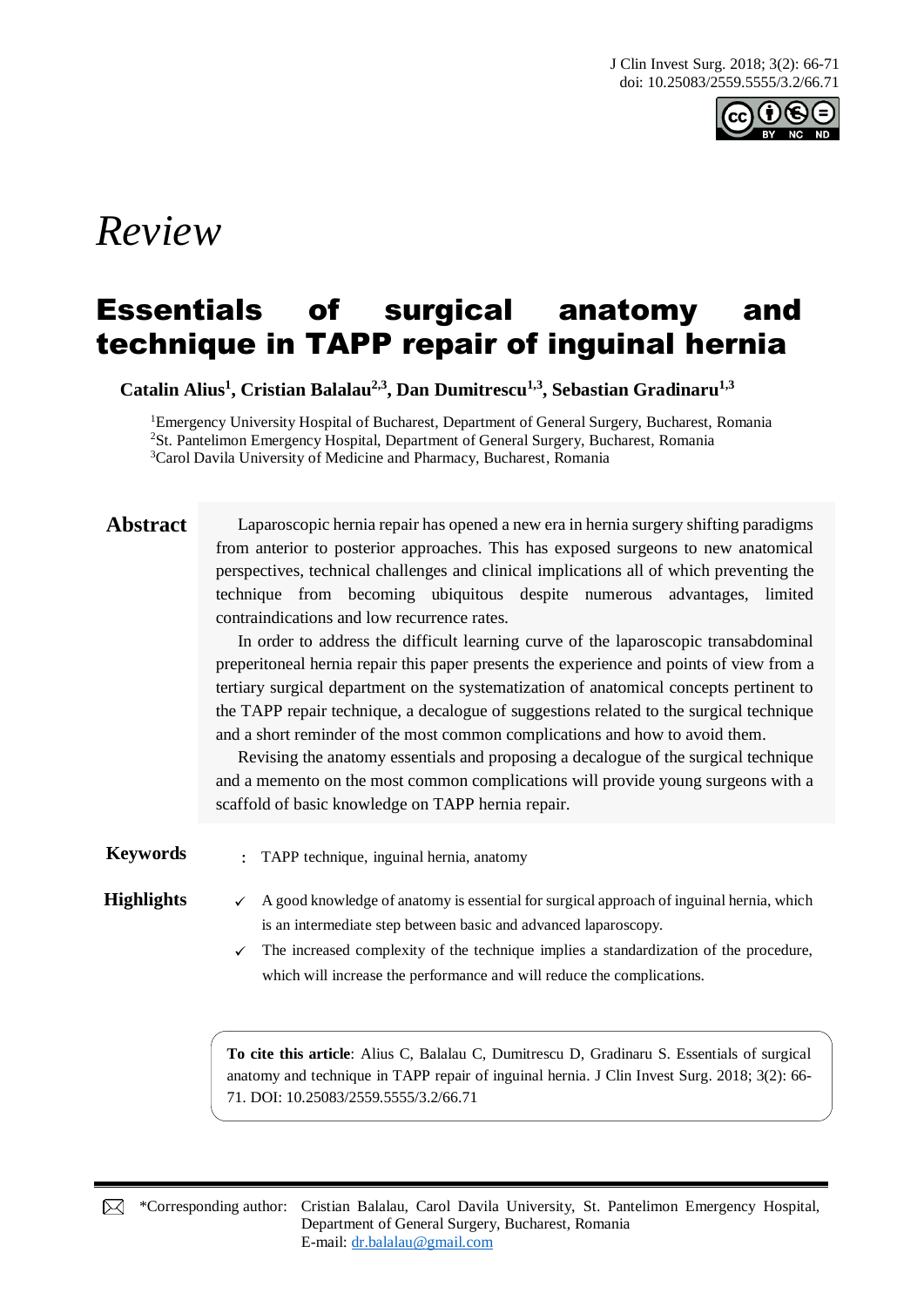#### **Introduction**

In 1807 Cooper wrote in his latest textbook on hernia repair that "no disease of the human body belonging to the province of the surgeon requires in its treatment a better combination of accurate anatomical knowledge with surgical skills than hernia in all its varieties" (1). The statement remains apt and perfectly applicable to our times although successful laparoscopic inguinal hernia repair demands in addition to mastering surgical anatomy and great skills a thorough understanding of the subtle relationship between tissue damage and subsequent clinical implications. The paradigm shift in hernia repair from anterior to posterior approaches has opened a new chapter in surgical anatomy, technique and postoperative complications. This paper aims to detail the aforementioned surgical trinity based on an extensive review of the literature and personal experience with transabdominal preperitoneal hernia repair (TAPP). Laparoscopy opened a new era in hernia repair exposing surgeons to the "well-hidden posterior wall of the inguinal canal"-Lytle 1945 (2) and to a whole new set of complications sprang from the intricate and obscure anatomical relations between local structures in the groin. Supremacy of one surgical technique over another has failed to be demonstrated, consensus over anatomical denominations, origin and importance of some structures has not been reached yet and recommendations from different centers are timidly organizing into internationally accepted guidelines. This paper presents the experience and points of view from a tertiary surgical department on the systematization of anatomical concepts pertinent to the TAPP repair technique, a decalogue of suggestions related to the surgical technique and a short reminder of the most common complications and how to avoid them.

#### **Discussions**

#### *Systematization of anatomical concepts pertinent to TAPP repair.*

The initial view of the inferior antero-lateral abdominal wall will display key landmarks indispensable to classify the hernia and to begin formation of the peritoneal flap.

#### The ligaments

The median umbilical ligament contains the obliterated urachus. It helps orientate the camera on the midline and points towards the dome of the urinary bladder. This has no relevance in unilateral inguinal hernia repair, but it might help the surgeon to avoid groin named the myopectineal orifice. This region

bladder injury in extensive dissections when dealing with bilateral herniae.

The medial umbilical ligaments are positioned laterally to the previously described plica umbilicalis mediana, one on each side, and contain the obliterated umbilical arteries, which in some occasions remain patent and can cause important bleeding when severed.

The lateral umbilical ligaments lie laterally to the medial ligaments and contain the epigastric vessels. Branching from the external iliac, the epigastric artery plays a pivotal role in local anatomy -marks the border between the spaces of Retzius and Bogros- (3) and is fundamental in traditional nosology of herniae.

#### The Fossae

Five ligaments delineate 3 fossae with implications in recognizing and classifying herniae. The lateral fossa is described between the lateral umbilical ligament and the iliopubic tract. This is the site of an indirect inguinal hernia and the location of the internal ring. The medial fossa lies between the lateral and the medial umbilical ligaments and might host a direct hernia which should pass through Hesselbach's triangle. Fossa vesicalis, the third of the fossae, is found medially to the medial inguinal ligament and cranially to the iliopubic tract, sometimes hosting a rare variety of hernia- supravesical hernia. This traditional classification has been recently challenged by Lloyd et al. (2009) who reported two cases of a new type of hernia with the sac protruding between the deep inguinal ring laterally and the inferior epigastric vessels medially (4). Lloyd defends his proposal with the following: a direct hernia was defined by Hasselbach as a hernia that protruded through the weak area situated medially to the epigastric vessels while an indirect hernia must pass laterally to the epigastrics and engage through the deep inguinal ring. One key argument is that the deep inguinal ring is defined as a U-shaped resistant structure arising from transversalis fascia. When Hasselbach's ligament is present the structure is even stronger. A hernia that does not pass laterally to this strong structure does not fulfil the criteria for an indirect hernia and a hernia that does not pass medially to the epigastric cannot be defined as a direct hernia. The authors commented on the mobility of the epigastric vessels which could be easily displaced by the hernial sac suggesting that the criterion to distinguish between direct and indirect hernia should be revised (5-7).

The myopectineal orifice

Henry Frouchaud described in 1956 a region in the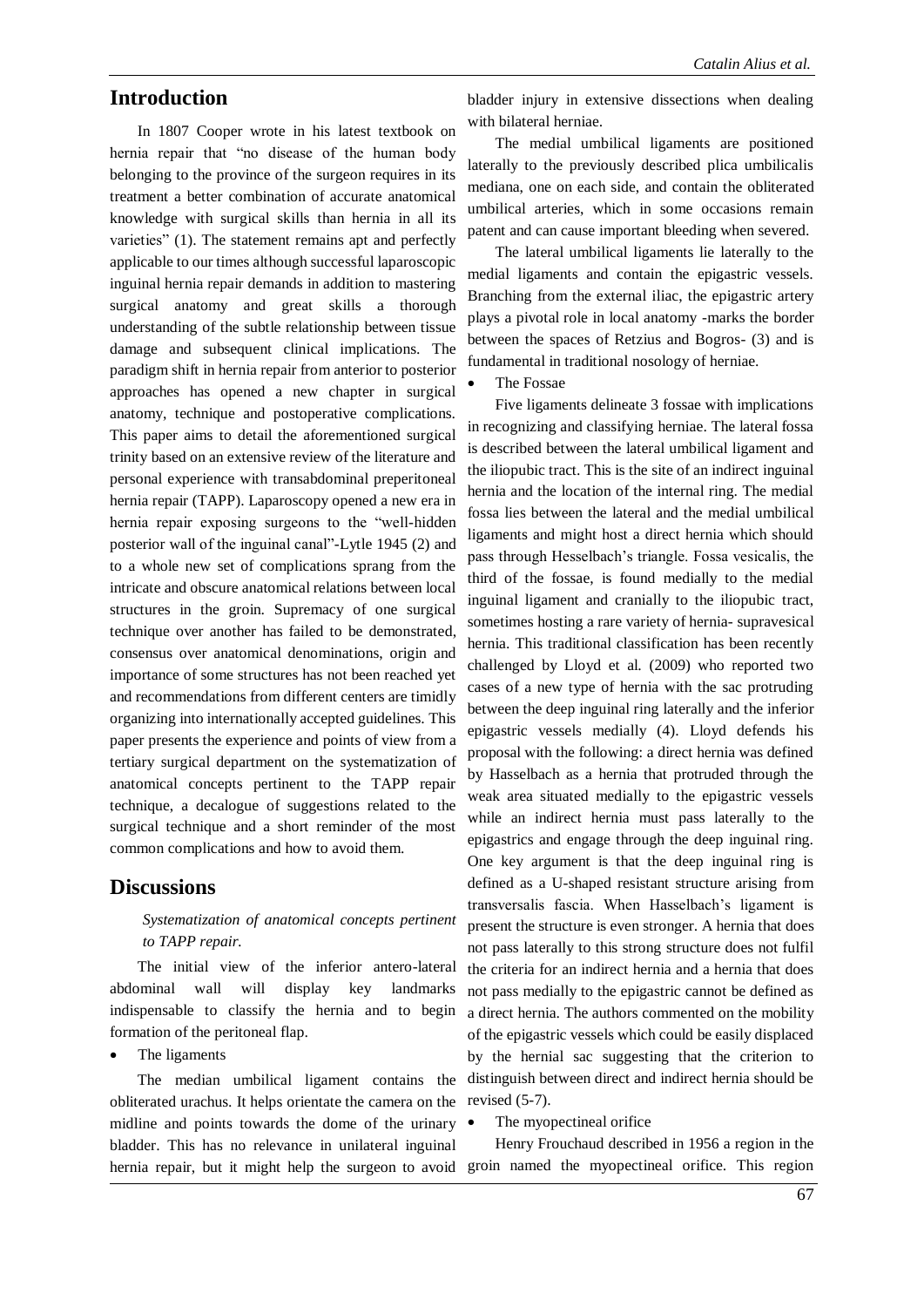considered by its discoverer the origin of all herniae is designating any vascular (arterial, or venous) divided by the inguinal ligament into a suprainguinal region and a subinguinal region (8). The subinguinal region contains the femoral artery, vein, nerve and the femoral canal, while through the suprainguinal region passes the spermatic cord/round ligament. Inspired by Strasberg, who introduced the critical view of safety in laparoscopic cholecystectomy, The International concept of Critical View of the Myopectineal Orifice (CVMO) which is defined as the "appropriate exposure of the anatomical area that must be attained before mesh placement" (9). Surgical procedures involving the CVMO is believed to reduce complications and offer a standardization of the surgical technique.

• Triangles, trapezoids and circles

The concept of using simple geometrical shapes in describing important landmarks in hernia surgery is employed in order to facilitate easy recognition of the structures. Triangle of doom, Trapezoid of disaster, Triangle of pain and Circle of death are named in a dramatic way in order to invite caution during surgery.

Triangle of doom is a term originally used by Spaw in 1991 in relation to a region between the gonadal vessels laterally and the duct deferens/round ligament medially (10). It is bordered inferiorly by the peritoneal fold and it contains the external iliac artery and vein, the deep circumflex iliac vein, the genital branch of the genitofemoral nerve and the femoral nerve. Injuring the elements of the triangle of doom could cause profuse bleeding and/or postoperative pain. For clear reasons applying tacks in the triangle of doom is strictly have a bigger importance in anterior approaches. prohibited.

The triangle of pain initially introduced by Seid and Amos lies between the iliopubic tract infero-laterally and the gonadal vessels supero-medially. The peritoneal reflection delineates its lateral border. At this level one can encounter from medial to lateral: the femoral nerve, the femoral branch of the genitofemoral nerve, anterior femoral cutaneous nerve and the lateral femoral cutaneous nerve. Placing any tacks in this area will most likely result in chronic postoperative inguinal pain (11).

Because the triangle of doom and the triangle of pain share a common side, the term trapezoid of disaster laparoscopic inguinal hernia repair.

The circle of death has been classically described as the "corona mortis". Despite common beliefs that this is external iliac, Corona mortis is an umbrella term mesh must be placed at this level. The space of Retzius

anastomosis between the obturator vessels and external iliacs or their branches. Ates et al. have reported that up to 30% of the patients have a form of corona mortis and are predisposed to injuries during dissection of the medial flap and placement of fixating tacks at Cooper's ligament (12, 13).

Collaboration Hernia Group introduced the operative of Bogros a venous circle between the deep inferior In 1992 Bendavid described in relation to the space epigastric vein, the iliopubic vein, the rectusial, the retropubic and the comunicating rectusio-epigastric veins. This entity, different from the aforementioned circle of death, named "the venous circle of Bendavid" has great clinical importance being susceptible to injury during mesh fixation (14).

**Nerves** 

In posterior approaches, understanding the neuroanatomy of the inguinal canal prevents chronic inguinodynia and reduces patient dissatisfaction. Although the importance of the ilioinguinal and iliohypogastric nerves is reduced in laparoscopic hernia repairs due to their anatomical course, variations have been demonstrated, Rosenberger demonstrated the presence of the ilioinguinal nerve in the operative filed in up to 30% of his patients (15). Generally, for the posterior approaches five nerves are at risk of damage. These are from medially to laterally (in the triangle of pain): the femoral nerve, the femoral branch of the femoral nerve, the femoral branch of the genitofemoral, anterior femoral cutaneous and lateral femoral cutaneous. The ilioinguinal and iliohypogastric nerves

• Spaces of Bogros and Retzius, transversalis fascia and the nature of the preperitoneal space.

has been introduced to comprise both areas at risk in Bogros described almost 200 years ago designated the an arterial communication between the obturator and the posterior lamina of TF having clinical implications- the A lot has been postulated and debated about the nature of transversalis fascia and the preperitoneal space. Skandalakis prefers the term extraperitoneal fat to "pre-" or "pro-" peritoneal (16). Although Cooper suggested the bilaminar structure of the transversalis fascia (TF) two centuries ago it was only recently when anatomists and surgeons have accepted that transversalis fascia has an anterior and a posterior lamina (17). Between the laminae there is a variable amount of fatty tissue and vascular structures. The original space of virtual space between the anterior lamina of the TF and peritoneum. The new concept of the space of Bogros defines the area between the peritoneum and the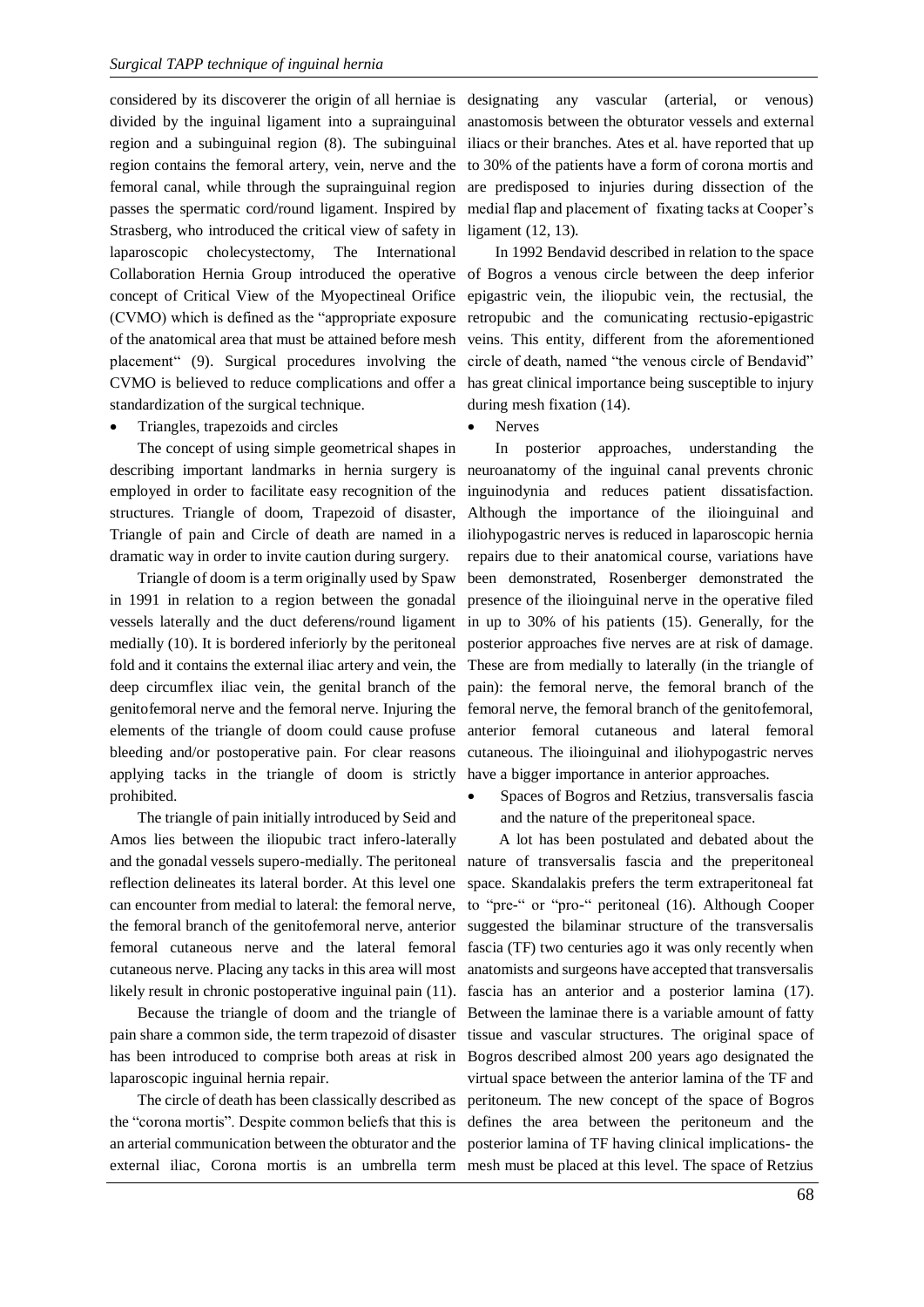space of Bogros (18).

#### *Decalogue of suggestions related to the surgical technique in TAPP repair*

This section incorporates a concise set of taught in our center.

**Step 1.** Careful examination of the peritoneal cavity and planning of the peritoneal flap.

At this stage the operating surgeon should examine the inferior abdomen and locate the ligaments and fossae. Possible adhesions should be divided only if they impar vision or interfere with the formation of the flap. Adhesiolysis of bowel segments should not be performed since the peritoneal flap will be mobilized along with the bowel segments adherent to the parietal peritoneum.

**Step 2**. Formation of the peritoneal flap.

The peritoneal flap should be large enough to accommodate the mesh. One should start from laterally after identifying the anterior superior iliac spine and mark the peritoneum medially up to the medial umbilical ligament. At this stage attention should be paid to the epigastric vessels which pass perpendicular to the line of dissection. Elevating the peritoneum at the beginning will ensure pneumo-dissection in an avascular plane facilitating flap advancement. The medial umbilical ligament could contain a patent umbilical artery and it should not be severed routinely. In order to facilitate the medial dissection a short vertical incision parallel to the ligament might be performed. Gentle maneuvers will sweep the peritoneum in an upward direction pushing away the areolar tissue and the small vessels that could be adherent to it.

**Step 3**. Development of the spaces of Bogros and Retzius and visualisation of the superior ramus of the pubic bone.

As previously presented in the anatomy essentials the correct plane of dissection is key to a bloodless operation. Preserving the adequate plane of advancement will allow rapid formation of a pouch in the lateral and medial spaces. Care should be taken not to pull small vessels and to avoid nerve injury. myopectineal orifice. Identification of the pubic bone is mandatory in order to establish the inferior limit of dissection. A key element in the dissection of the medial space is that at some point

is the medial continuation of the recently discussed medial exposure, while on the lateral side the fascia must remain intact.

> **Step 4**. Evaluation the hernial sac and classification of the hernia.

suggestions grouped in a decalogue of safe hernia repair is to allow inspection of the operative field in Based on the principle that meshes should cover the whole myopectineal area, the main purpose of this step preparation for the 5th step and to facilitate identification of the triangles, trapezoid and the circles. Classification of the hernia has the same role, determining the operating surgeon to re-evaluate local anatomy.

**Step 5**. Treatment of the hernial sac.

The hernial sac should be peeled of the transversalis fascia. The spermatic fascia should not be entered in order to avoid bleeding and damage to the elements of the cord. In selected cases the sac could be severed, but only after careful visualization and separation of the elements of the cord. Although debatable, large sacs could be tacked to the pubic bone in order to avoid formation of seromas and most importantly migration of the mesh into the cavity of the hernia. In all cases of direct hernia, a meticulous search of an indirect and/or femoral hernia should be performed.

**Step 6**. Identification of the triangles, trapezoids and circles.

A nicely dissected triangle of doom should display the iliac vessels between a fine strip of tissues represented by the cord/round ligament and the gonadal vessels. Its lateral continuation, the triangle of pain and the whole trapezoid of disaster should be assessed for adequate dissection. Some authors argue that the trapezoid should extend to the anterior superior iliac spine. Corona mortis when visualized does not need to be dissected in order to avoid vascular damage. If coronas start to bleed, diathermy is not advised since thermal injuries could cause even more damage. One should rather use clips in order to secure hemostasis in this region. The venous circle of Bendavid is difficult to identify in the space of Bogros due to its anterior disposition, but as rule of thumb it needs to be acknowledged during mesh placement and it should not be sought after precipitating unnecessary dissection.

**Step 7**. Assessment of the critical view of the

the surgeon must pierce TF in order to achieve adequate which, before closure of the peritoneal flap, should be This concept, recently proposed by an international group of hernia surgeons has been envisaged in order to standardise the dissection of the myopectineal orifice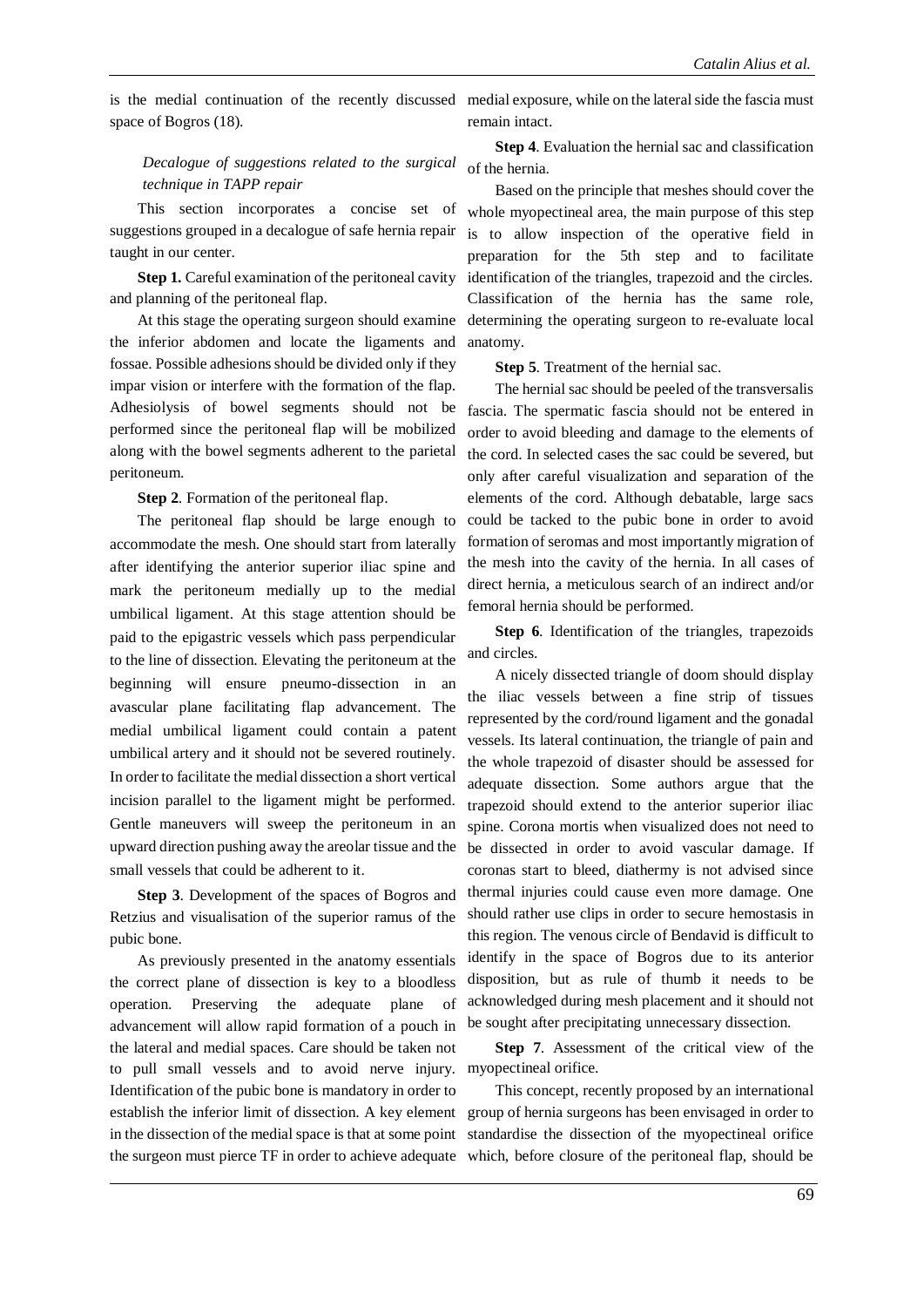groin hernia.

**Step 8**. Mesh placement.

fixation up to date, hence many authors publish their points of view and experience-based conclusions. The mesh should cover at least 2 cm below the superior ramus of the pubic bone. It needs to be placed unfolded over the whole area of the myopectineal orifice in order to prevent the occurrence of femoral, direct or indirect herniae. From suturing, tack fixation, glue or no fixation there are various methods of mesh placement, each with their advantages and drawbacks.

**Step 9**. Suturing the peritoneum or tack placement.

Although many surgeons are using tacks for closing the peritoneum, some would advocate for suture only, recommending a very tight peritoneal closure with a running stitch implying a causality between incomplete peritoneal closure and adhesion formation. Suturing from right to left for right handed surgeons and from left to right for the left-handed ones is recommended regardless of the operative site. Reducing the insufflation pressure will relax the tension in the peritoneal flap facilitating a tighter closure.

#### **Step 10**. Final inspection.

Check for hemostasis and inadvertent tissue damage at high pressure initially followed by an examination at low insufflation pressure. If a contralateral hernia is found intraoperatively repair should be performed after closing the peritoneal flap on the ipsilateral site.

#### *Correlations between anatomy and clinical implications*

Hernia repair is the next logical step between basic and advanced laparoscopic techniques, with a difficult learning curve. This short section is meant to increase the awareness of the potential complications which might occur during hernia surgery.

From precautions related to port placement to correct identification of the anatomical landmarks, one should always correlate local anatomy with potential complications and understand their physiopathology.

Visualizing the epigastric vessels helps avoiding vascular damage during peritoneal flap formation and dissection of the sac. Profuse bleeding will obscure the view and could compromise the identification of the dissection planes. Damaging gonadal vessels could precipitate infertility, atrophy or even necrosis of the testes in male patients. Aggressive manipulation of the publication of this article, and there was no financial

completely covered by a mesh, regardless of the type of cord and pulling of the duct might cause either vasitis or strictures and infertility (19).

There is no consensus over the best method of mesh avoided using gentle dissection. If inadvertent lesions Damaging rami of the corona mortis should be occur clips should be used rather than diathermy.

> Placing tacks in the triangle of pain might cause chronic inguinodynia with debilitating consequences impacting on the quality of life (20). For this reason, some surgeons advocate for the use of non-fixating meshes and closure of the peritoneal flaps with a running absorbable suture (21). Some authors have reported osteitis secondary to tack usage at the pubic bone, but the incidence is too low to generate prohibition of the method. Mesh migration must be considered in large direct herniae especially when the surgeon does not opt for ligation or tacking of the fascia transversalis. Insufficiently dissected flaps and placement of a folded mesh which will not adhere to the surrounding tissues and will cause recurrence. A final view of the mesh before suturing of the peritoneal flap might prompt repositioning in order to avoid slipping of the peritoneum under the mesh and recurrence or bowel obstruction by incarceration. A postoperative hematoma could develop in the space of Bogros if injury to the venous circle of Bendavid occurs during mesh placement.

> Understanding local anatomy offers the key to avoiding local or general complications of the TAPP hernia repair, which remain up to date an equal alternative to TEP and superior to open anterior approaches (22).

#### **Conclusions**

The authors believe that sound knowledge of anatomy is essential for considering starting on hernia surgery which is an intermediate step between basic and advanced laparoscopy. Having already suggested the increased complexity of the technique one should understand that standardization of the procedure will increase theatre performance and will reduce the complications. Revising the anatomy essentials and proposing a decalogue of the surgical technique and a memento on the most common complications will provide young surgeons with a scaffold of basic knowledge on TAPP hernia repair.

#### **Conflict of interest disclosure**

There are no known conflicts of interest in the